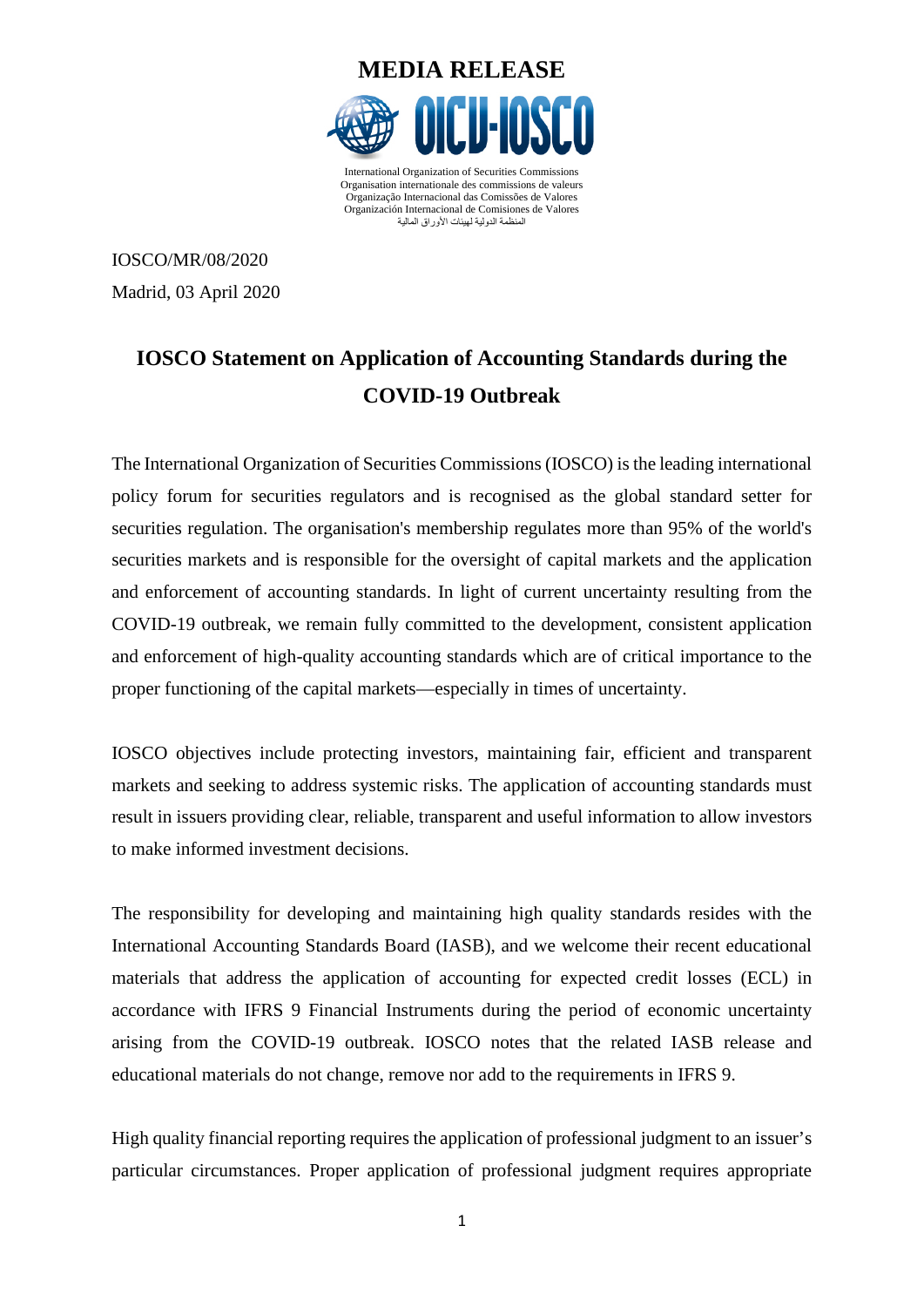

skills, experience and internal controls. In particular, IFRS 9 does not set bright lines and should not be applied in a mechanistic manner. IFRS 9 provides a principles-based framework for applying professional judgment in evaluating forward-looking scenarios when estimating expected credit losses related to financial instruments measured at amortised costs or fair value through Other Comprehensive Income.

In response to the COVID-19 pandemic, a number of governments, authorities and regulators across the globe have adopted relief programmes aimed at financial institutions, businesses and households resulting in increased liquidity, debt payment holidays, moratoriums on repayment of loans and mortgages, loan guarantees and other support measures. Issuers will need to consider, as well, the positive impacts of such measures in the credit risk over the expected life of the instruments and use forward-looking information such as long-term economic forecasts supported by the best available information.

Issuers should evaluate the implications of these government-backed relief programs and economic forecasts when assessing whether there is a significant increase in credit risk (SICR). These circumstances may have a temporary impact on borrower´s liquidity or more significantly on the credit risk over the expected life of the financial instrument and thus affect the SICR's assessment and the measurement of the expected credit losses.

The related financial instruments principles-based disclosure requirements in IFRS Standards (i.e. IFRS 7, IAS 1) should result in disclosure that considers the impact of these important emerging issues.

Issuers should include robust disclosures of material information that can provide much needed transparency to users of financial statements. Such disclosure considerations should include how issuers have taken into account the various issues discussed above in determining their ECL approach.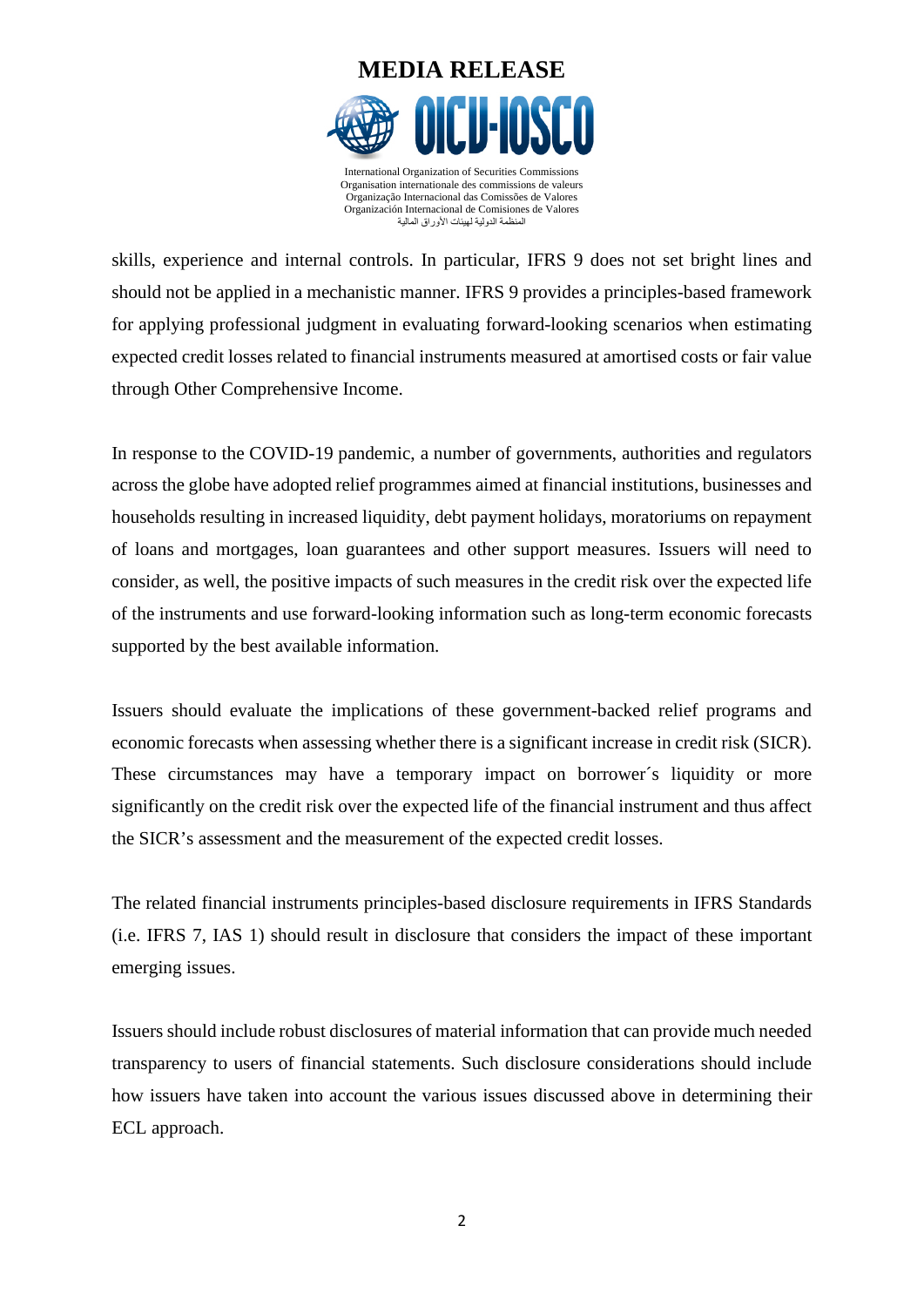

These considerations are relevant for a wide range of issuers that extend credit and are subject to IFRS 9 impairment requirements, encompassing banks, non-bank financial institutions and other entities that have provided loans and/or credit. IOSCO supports the IASB and the IFRS 9 education materials.

We also support a coordinated approach to the oversight of global markets, particularly in light of the COVID-19 outbreak. Accordingly, we have been closely engaged with the IASB and other regulators regarding the application of IFRS 9 in this context and we welcome the media releases and educational materials of these institutions as well as the expressions of support for the consistent and robust application of IFRS 9. Finally, we confirm our support for coordinated implementation of the standards produced by independent standards setters and for the cooperative enforcement of those standards.

## **NOTES TO THE EDITORS**

## **About IOSCO**

- 1. IOSCO is the leading international policy forum for securities regulators and is recognized as the global standard setter for securities regulation. The organization's membership regulates more than 95% of the world's securities markets in more than 115 jurisdictions and it continues to expand.
- 2. The IOSCO Board is the governing and standard-setting body of the International Organization of Securities Commissions. Mr. Ashley Alder, the Chief Executive Officer of the Securities and Futures Commission of Hong Kong, is the Chair of the IOSCO Board. The members of the IOSCO Board are the securities regulatory authorities of Australia, Belgium, Brazil, China, Egypt, France, Germany, Hong Kong, India, Indonesia, Ireland, Italy, Japan, Korea, Malaysia, Mexico, Ontario, Pakistan, Portugal, Quebec, Saudi Arabia, Singapore, South Africa, Spain, Sweden, Switzerland, Turkey, the United Arab Emirates, the United Kingdom, and the United States of America (both the U.S. Commodity Futures Trading Commission and U.S. Securities and Exchange Commission). The Chair of the European Securities and Markets Authority and the Chair of IOSCO´s Affiliate Members Consultative Committee are also observers.